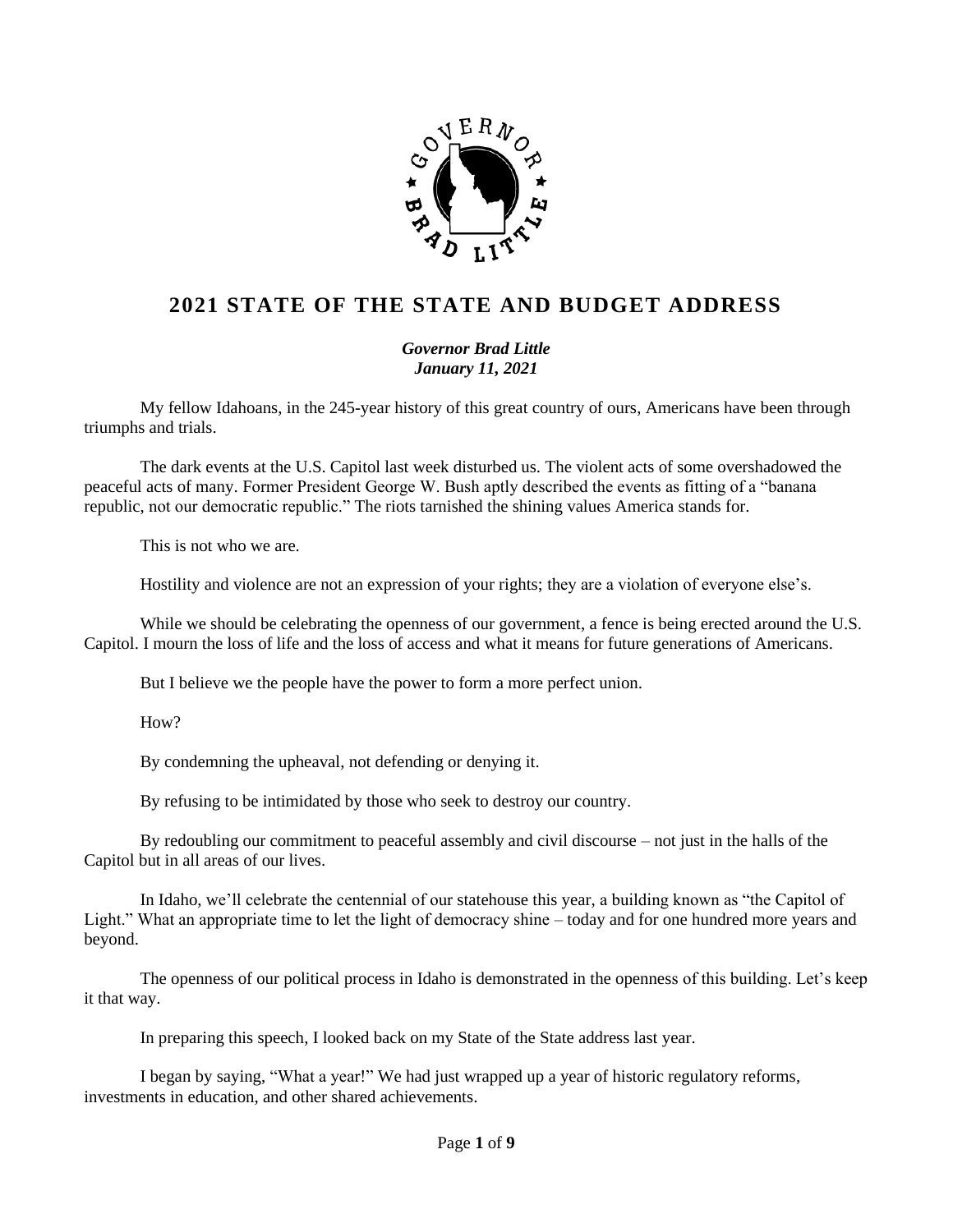I think it's appropriate to repeat that remark again this year.

One year ago, a global pandemic was not on our radar. We've come a long way in our fight against the enemy virus, and with the arrival of a safe vaccine just a few weeks ago, the end of the battle is in sight. We're in the home stretch, and together we will finish strong.

I want to thank my wife and our First Lady, Teresa, for her unrelenting support for Idahoans during a very challenging year. Teresa, you are a source of peace and strength for me and for the people of Idaho. I am proud of you and our entire family.

I also want to thank the Idaho Legislature for your work during the special session. Unlike many states, Idaho proactively addressed the safety and security of the general election and protected businesses, schools, and churches responsibly operating during the pandemic.

Sadly, we have lost over 1,500 of our fellow Idahoans to a new, dangerous, and deadly disease. Thousands of Idahoans of all ages and health conditions have been hospitalized. Many friends and neighbors lost time at work and face long-term health problems. To the mothers and fathers, children, siblings, grandparents, and veterans impacted, our hearts are with you. Please join me in a moment of silence to remember our fellow Idahoans who lost their lives to COVID-19.

Throughout the pandemic, the women and men in scrubs have been nothing short of heroic. Idaho's nurses, doctors, and health care workers put their own safety on the line, pulling extra shifts to care for the influx of COVID-19 patients in our hospitals.

Idaho's hospitals continue to do an excellent job of sharing resources and shifting operations to prevent a crisis. They have also shared the reality of COVID-19. They are telling the stories of COVID-19 patients – the stories of people whose organs are shutting down from an aggressive disease; the stories of young, healthy people who ended up on life support; the stories of veterans who fought enemies overseas only to suffer from a new invisible enemy here in their community. They are telling the stories of exhausted doctors and nurses caring for patients who cannot be with their families.

The COVID-19 reality is heart breaking.

To Idaho's hospitals and health care workers, thank you.

The pandemic turned our work lives, social lives, and home lives upside down. It pushed our healthcare, education, and unemployment systems to new lengths. It divided Americans in our individual views on the severity of the disease and how we should respond to it.

But the pandemic also reminds us that in troubled times, we have choices.

We can choose compassion over conflict.

Listening over lecturing.

Humanity over hostility.

These choices start with each one of us, individually, in our hearts. It is a concept that aligns perfectly with the fiercely independent and self-reliant spirit of the people of Idaho.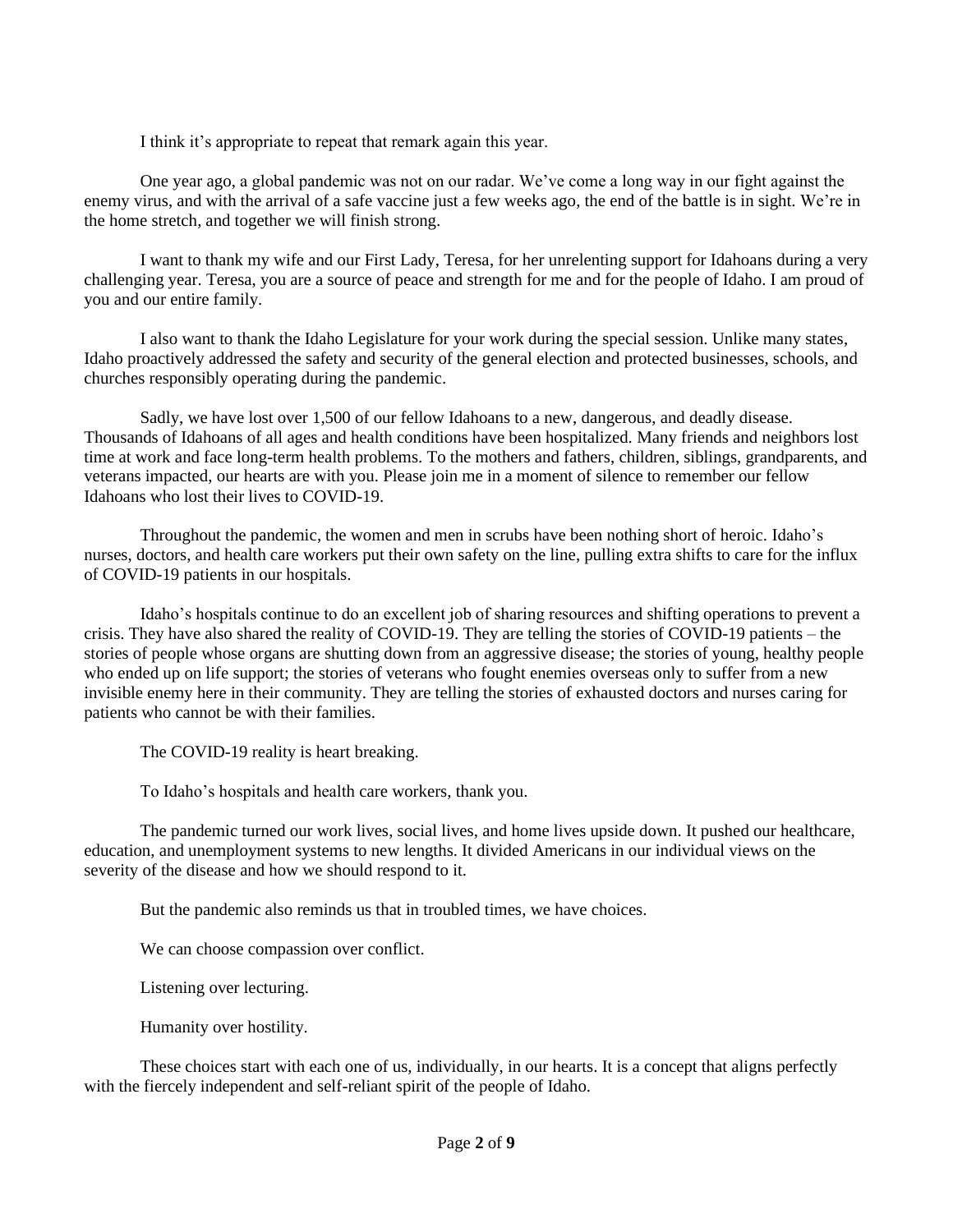I choose to remember the historic year by the innumerable acts of kindness displayed by many Idahoans over the acts of aggression by a few.

From the beginning, my goal as Governor has been to make Idaho the place where we all can have the opportunity to thrive, where our children and grandchildren choose to stay, and for the ones who have left to choose to return.

That pursuit steered our pandemic response. Not one state or country in the world opted for the "no action" alternative. That approach would have ended in catastrophic loss of life and destructive consequences for our healthcare system and economy.

My North Star during this trying time has been to protect life and critical health care capacity while supporting faith, families, businesses, and students.

No other state prioritized support for businesses and the workforce as much as Idaho.

We assembled a team of business leaders from companies big and small to guide decisions on our economic rebound plan. We put more than \$300 million toward grants and equipment for small businesses. We helped get workers back on the job. We lowered unemployment insurance taxes for nearly all Idaho businesses. We ensured public safety personnel had all the resources needed to protect our loved ones, while giving \$126 million back to property taxpayers. And Idaho will benefit for years to come from the \$50 million investment in broadband infrastructure to support remote working and learning and more economic opportunity in rural Idaho.

We all play a role in choosing to protect lives, our economy, and our kids' ability to continue learning in their classrooms. It is a responsibility shared by all of us.

But our state does play a role in times of an emergency.

We increased and expedited COVID-19 testing and took other steps to reduce exposure to a new disease. We raised capacity at the state lab to more quickly turn around results from an increased number of tests administered in schools and long-term care facilities. We enabled pharmacists to administer testing and vaccinations.

Our staged economic rebound plan had one goal – to protect lives and prevent a crisis in our hospitals while the economy could move forward. Businesses and places of worship in Idaho have been open longer than almost every other state during the pandemic. The statewide public health orders, guidelines, and recommended protocols we made available are for each one of us to choose to follow so Idaho can stay open.

In order to protect lives, we needed to elevate healthcare capacity so we could all continue to access care. To minimize the time COVID-19 patients spend in the hospital, we allocated new and effective treatments. To better protect residents of long-term care facilities, we designated COVID-only facilities and put millions toward testing of facility workers.

In the spring, Idahoans collectively slowed the spread of the disease while we worked to prepare our healthcare system. It worked. Hospitals, clinics, and first responders received more resources and staff to handle an influx of patients.

We cut red tape to expand access to more medical professionals. It worked. We licensed 1,100 more nursing professionals since last spring.

And we lifted regulations to expand telehealth access. It worked. The use of telehealth rose by 4,000-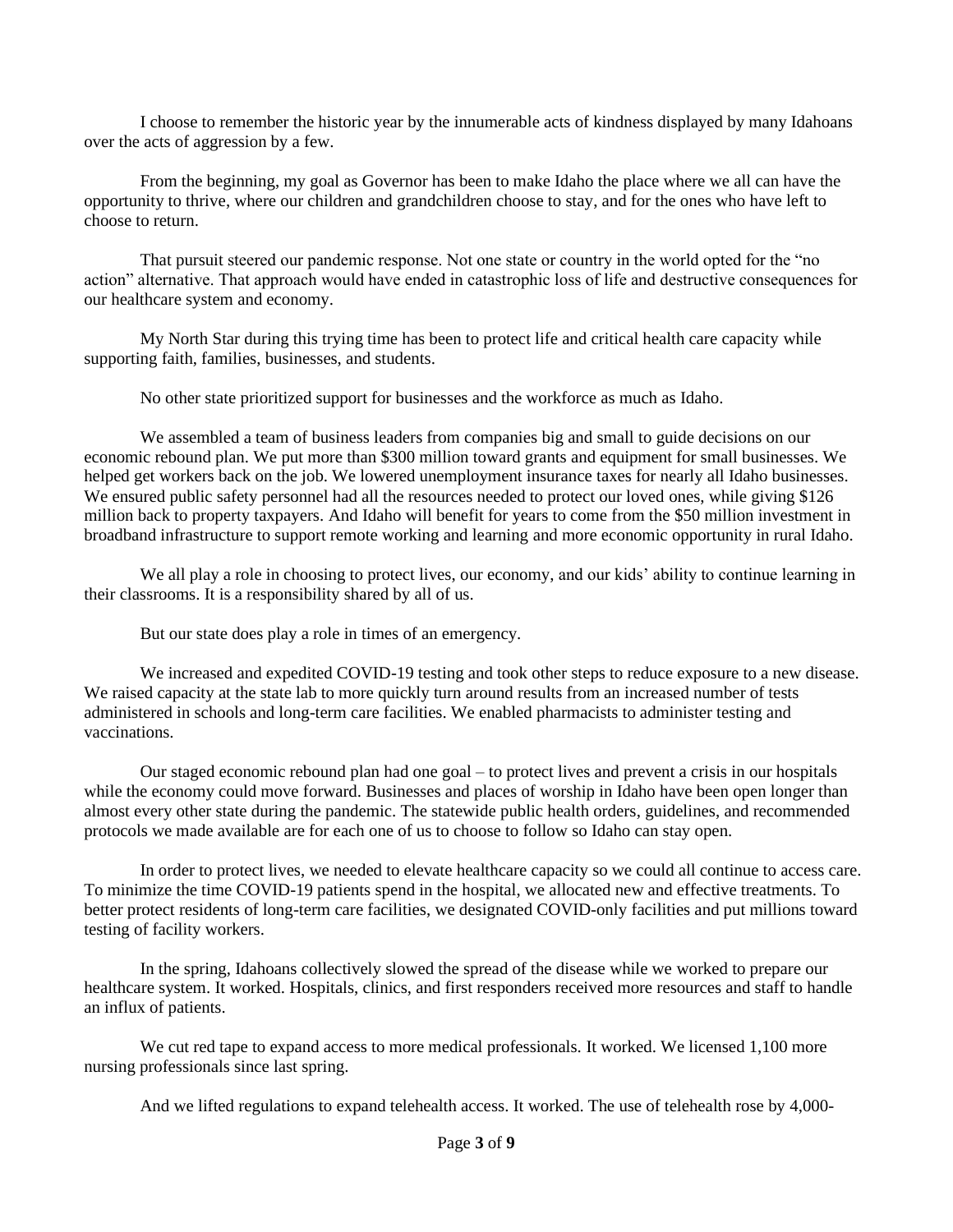percent, and Idahoans in all parts of the state could continue to access care from the safety of their homes. The pandemic opened the door to great advances in telehealth access. Let's work together to make those red tape cuts permanent!

I also activated the Idaho National Guard to increase health care capacity. The guardsmen are deployed across the state to help with testing, decontamination, and planning, and they're assisting with critical vaccine distribution. Our men and women in the Guard are always prepared to serve, especially in a time of emergency. We are deeply grateful for their service.

Members of the seven public health boards made courageous decisions in the face of heated opposition. They have my support. Mayors, county and city officials, and school board members also made very tough decisions. These local leaders labored late into the evening. They navigated new technologies to inform the public. They wrestled with decisions they knew would draw criticism. Thank you.

Unlike many other states, almost all Idaho school districts are delivering full or partial in-person instruction. For months, teachers and others have accommodated changes in the delivery of education under uncertain time frames. I join many in expressing my deep appreciation to those who are serving our students during these extraordinary circumstances.

To support our school officials, Idaho created a framework to guide local decision-making on safe school operations while emphasizing the importance for students to learn in the classroom with their teachers and classmates. We also made historic investments in education – bumping up funding by \$300 million or 16-percent overall – to support students, teachers, families, and safety.

Parents continue to do much of the heavy lifting for their children's education during this once-in-alifetime pandemic. I know it isn't easy. I know at times it has felt impossible to balance work demands while facilitating online learning for your children at home. Many of you lost paychecks or left your jobs to be there for your children during this unprecedented time. Our \$50 million "Strong Families, Strong Students" initiative supported many of these families by helping them access the technology and educational services required for successful at-home learning.

Like a tornado, 2020 was damaging and deadly.

But with the arrival of a safe vaccine just a few weeks ago, the dark clouds of the pandemic are starting to part.

There is an uplifting sense that we may be in the final lap of this race against COVID-19. The finish line is close, but the worst part of the pandemic may not be behind us. We cannot relent in our personal actions to protect everything and everyone we hold dear, especially in the critical weeks and months ahead.

Adaptation, determination, and resilience define Idahoans.

As we reflect on a momentous year, we are more than ready to look ahead.

The state of the state is strong.

To keep our children and grandchildren in Idaho, we must continue to lead the nation in economic prosperity.

I am not surprised that Idaho ranks first among states for economic momentum. Idaho ranks first for financial solvency and personal income growth.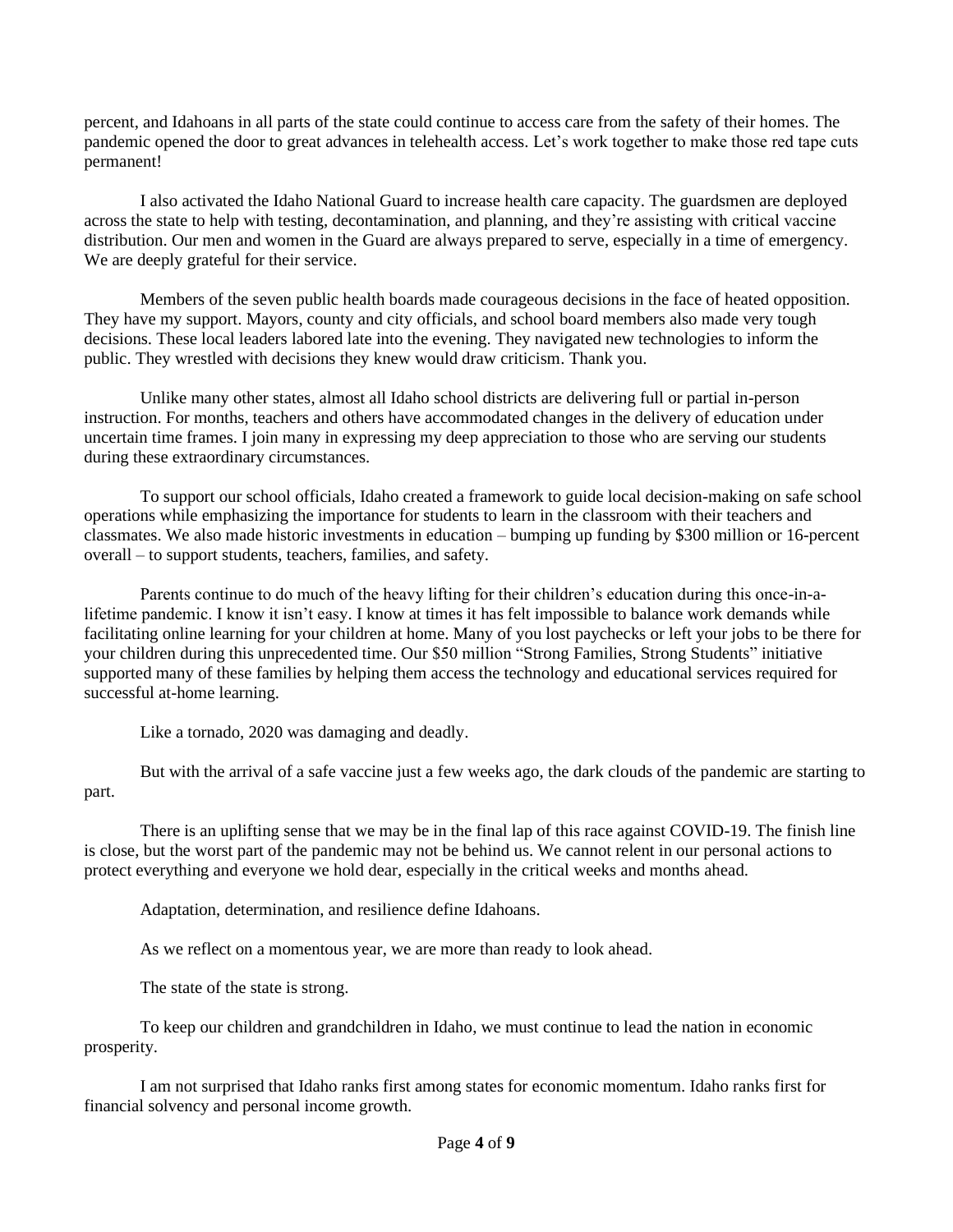Together, the Legislature and I laid the groundwork before the pandemic to rebound quickly during tough times, proving once again that conservative principles of governing bring opportunity for citizens during the highs and the lows.

A robust economy cannot exist with burdensome regulations on citizens and business. Part of the reason Idaho's economy is catapulting ahead of other states is because of the regulatory rollbacks we achieved together before and during the pandemic.

Together, the Legislature and our administration achieved historic regulatory cuts in my first year as Governor, making Idaho the least regulated state in the nation. For two straight years we've cut red tape. The people of Idaho can be assured that, together, their Governor and legislators will maintain a lean and efficient system of regulations in Idaho moving forward.

Simply put, fiscal conservatism and the collaboration between executive and legislative branches have positioned Idaho to emerge from the pandemic stronger than ever.

Together, before COVID-19, the Legislature and I were already preparing for an inevitable slowdown of Idaho's economy. We limited government spending, used conservative revenue forecasting, and maintained healthy rainy-day balances.

We took a lot of heat from some who could not wrap their heads around this basic conservative principle: the time to prepare for the bad times is in the good times.

Turns out we were right.

While other states face potential budget cuts of 20- to 40-percent and more, Idaho is in the enviable position of having a record budget surplus.

The sound decisions of Idaho leaders in the past have gotten us to where we are today.

Let's keep our state on this strong economic trajectory, together. Now is the time to make meaningful investments.

I am happy to announce my new plan to put more money back in the pockets of hardworking Idahoans and make strategic investments to propel our state even further ahead in prosperity.

My plan is called "Building Idaho's Future."

I am proposing more than \$450 million in tax relief. This would be among the single largest tax cuts in Idaho history!

To get there, I'm proposing \$295 million in one-time tax relief and \$160 million in permanent tax cuts to boost Idahoans' prosperity while keeping our tax rates competitive and our business climate vibrant.

Curbing government spending and returning taxpayer dollars should be the perpetual mission of public servants. I look forward to working with my partners in the Legislature to get tax relief across the finish line for our citizens.

My plan also shores up millions more in cash payments for small business, on top of the \$300 million we directed to small businesses last year. Small business is the backbone of our entire way of life.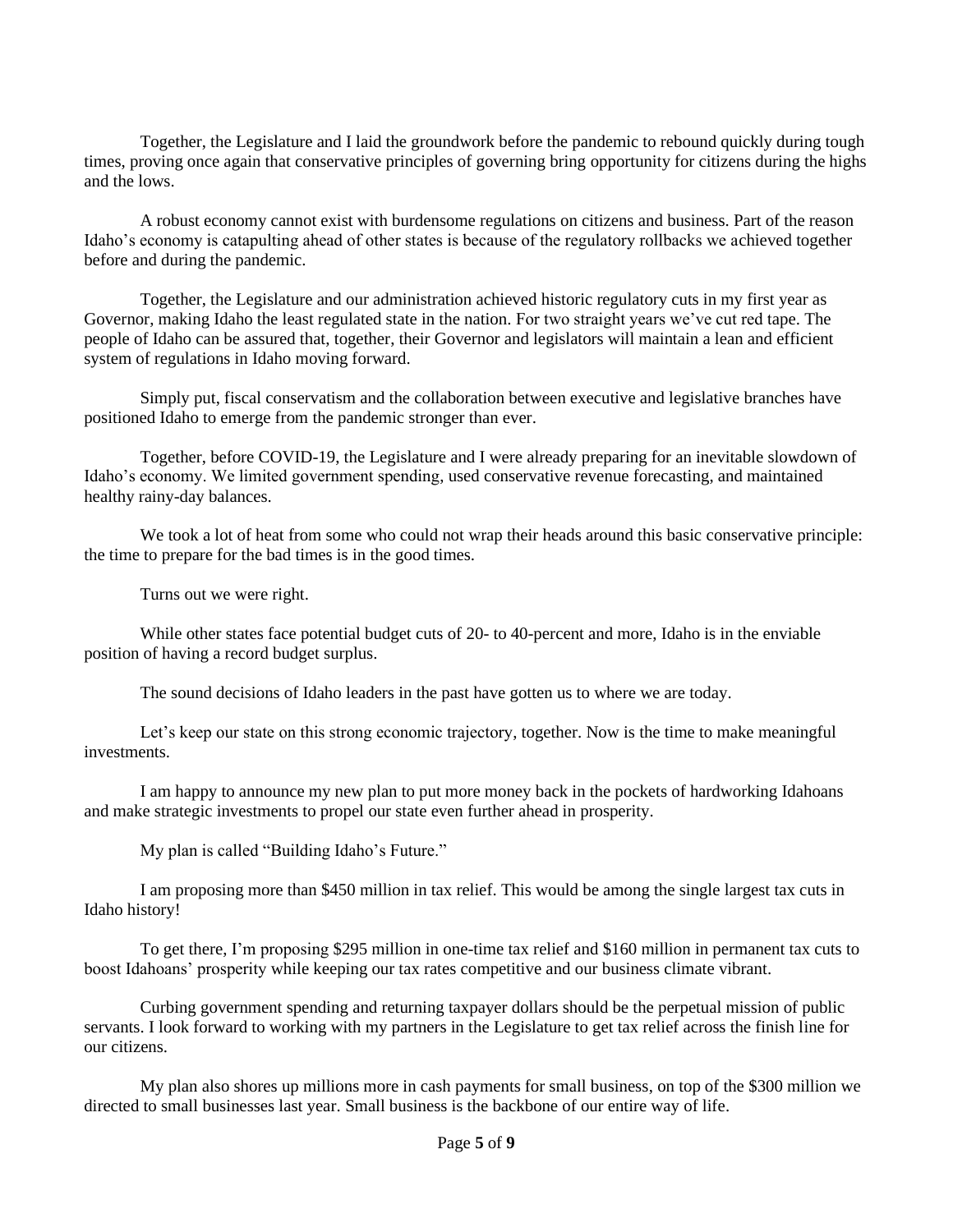We're able to achieve tax relief and continued support for small business in part because, together, we cut government spending early on.

My plan reinvests these savings into infrastructure projects with long-lasting value. With these investments, we will help preserve one of our citizens' most precious commodities: their time.

We won't be able to keep our children and grandchildren in Idaho if we cannot alleviate traffic congestion, especially as our state continues to attract newcomers fleeing dysfunctional states. No one wants to be stuck in traffic when they can spend time with their family.

My plan invests \$126 million in state and local highway infrastructure projects and makes targeted investments in safe routes to schools, rail infrastructure, and community airports.

I am also proposing \$80 million dollars in new ongoing transportation funding. A dependable transportation system is fundamental to commerce. In Idaho, we grow and process most of our commodities, and getting those products down the road in a timely fashion is critical. In all parts of the state, major transportation projects continue to get pushed out further and further.

One of the basic roles of government is to ensure a safe, connected system of roads and highways.

We cannot ignore a growing problem that steals Idahoans' time and threatens their safety and our economic prosperity.

We cannot delay any longer in executing a sustainable plan for transportation funding into the future.

We cannot postpone securing a long-term funding source.

We must address the transportation needs for this generation and the next.

We must act now.

The Legislature and I will work together on a sustainable transportation funding plan – one that blends both General Fund and reliable user fees to keep our economy driving forward!

Safe communities form a thriving Idaho. My plan also invests in the men and women of law enforcement.

It's never been a more difficult time to put on the uniform. These brave souls demonstrate great restraint in order to deescalate intense situations. Their path to law enforcement stems from a true desire to serve and protect us. They are committed to implementing the best training and building strong relationships with the communities they serve.

My plan invests in the items necessary to support frontline personnel at the Idaho State Police -- and training for our local frontline police officers.

While other places seek to defund the police, I am proud to say that Idaho DEFENDS the police. Idaho "backs the blue."

Another way we make Idaho safe is through a low crime rate. Our safety is maintained when those returning home from a period of incarceration can become productive citizens. Thanks to investments we made in our correctional system last year, Idaho is safer because fewer Idaho inmates are violating parole. My plan keeps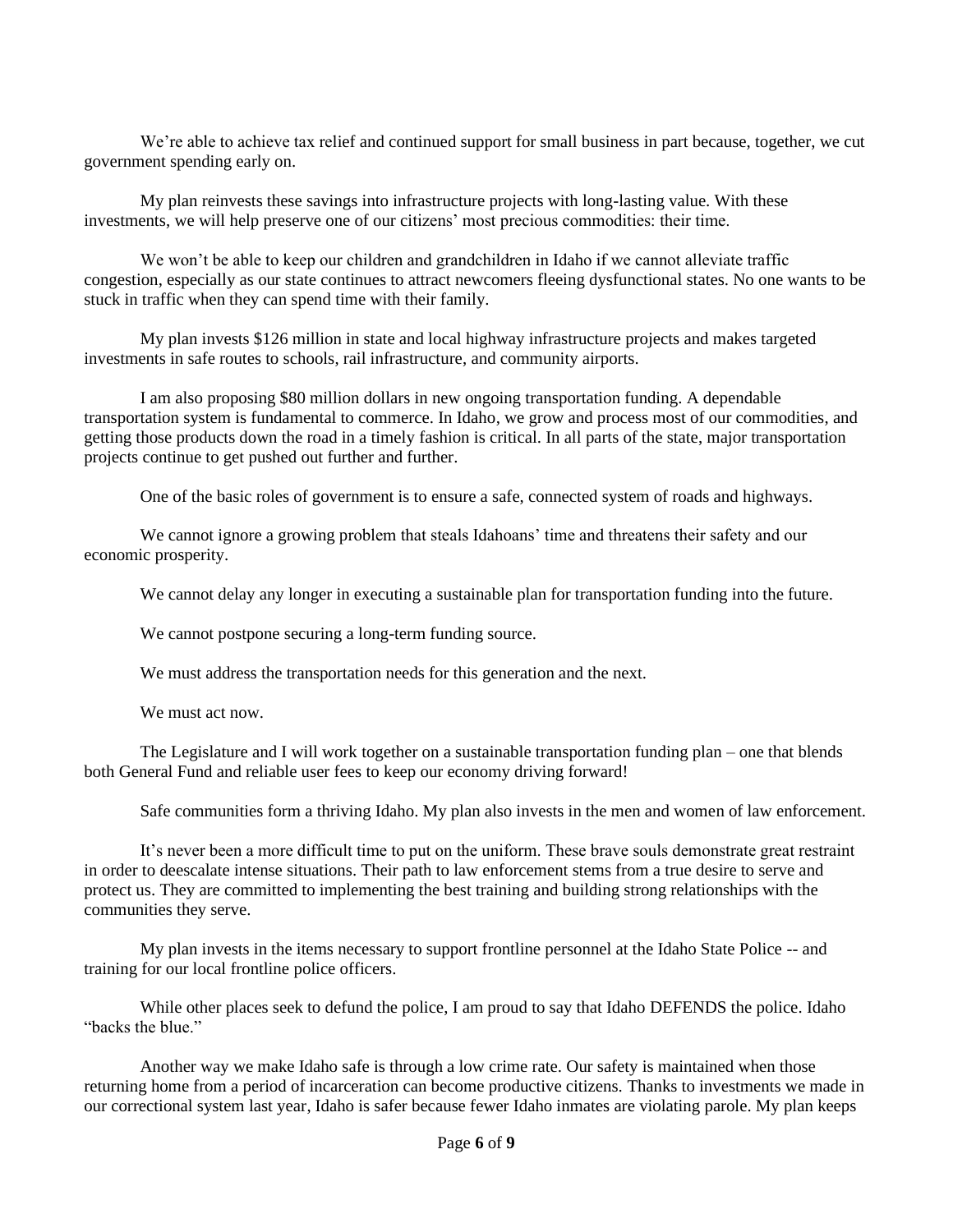us on a path to save taxpayer resources by making strategic investments in overdue infrastructure needs in our criminal justice system so we can break the expensive revolving door of repeat offenders.

My "Building Idaho's Future" plan also invests in needed projects for agriculture and water infrastructure to aid in the economic vitality of rural Idaho.

In Idaho, agriculture remains a way of life. Last year, Idaho's farmers, ranchers and allied businesses met a crisis with increased productivity, as they have done for generations. Farmers gave Idahoans faith that empty grocery store shelves were just a matter of timing and not an issue of true scarcity. Idaho agriculture continued to feed the state, the nation, and the world.

Agriculture – and our economic future – hinge on safe and dependable water sources. Water is truly the source of life. My plan makes \$60 million in strategic investments in long-term water projects and safe water systems for our communities.

Let me return to my top priority – Idaho's children.

We need to continue to invest in an education system that gives the next generation of Idahoans a solid foundation for lifelong learning and meaningful employment, here at home in Idaho.

The pandemic highlighted schools as the heart of our communities and the bedrock of a strong economy.

But with all the disruptions in education delivery over the past ten months, many of Idaho's students are experiencing a learning loss. For some students who were already on track, the learning loss could range a few months. But our needier students may have lost more than a year's worth of learning.

We must close the achievement gap.

To help, my "Building Idaho's Future" plan recommends investments in literacy – my highest priority in education.

We must ensure this school year is an anomaly – not a permanent system-wide flaw for Idaho's students in the next decade or more. We must make sure all young students are on track to read by the end of the third grade.

Our students are also Idaho's future workforce. My plan supports Idaho's higher education system as well as career technical education programs across Idaho that connect students with employers who need them and equip students with the skills they need while they earn a degree. Our kids need to know all career paths available to them.

For our kids to have a future in Idaho, they also need equal access to education. We must continue to make investments in internet connectivity.

Last year, a family in Kootenai County was struggling with distance learning. The family didn't have access to broadband so the two children had to use their mom's cell phone and data plan to complete their schoolwork. In Arimo, students struggled during the pandemic with equal access because they didn't have the internet speeds necessary for video conferencing. Now, thanks to our investments, these students have better learning opportunities. There are many more stories like these.

Simply put, broadband access is central to commerce, economic growth, and education. We've made major progress – from Aberdeen to Winchester – and my plan continues that momentum.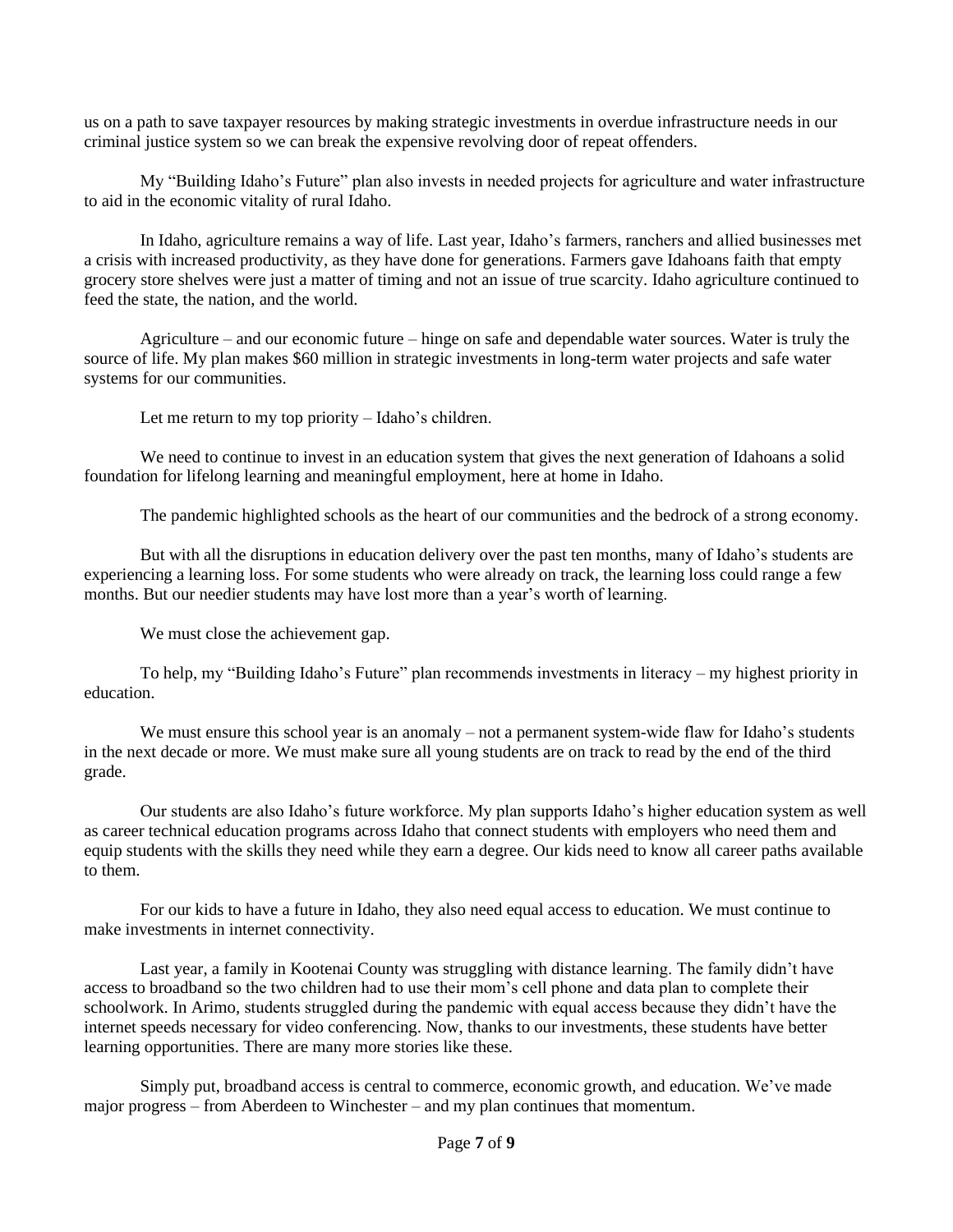Beyond my "Building Idaho's Future" plan, I'm proposing a "no frills" budget for Fiscal Year 2022. My budget leaves a prudent surplus, bolsters rainy-day funds, and reflects my continued priority on education, including our valuable teachers.

My budget meets our historic commitment to teachers by fully implementing our \$250 million investment in the career ladder.

To help in the ongoing pandemic response, my budget also bolsters Idaho's public health infrastructure. I'm recommending funds to increase nursing capacity and also to address the shortage of physicians across Idaho. I also propose putting more than 250-million dollars toward our homestretch efforts to finish the fight against COVID-19.

Idahoans spent more time outdoors in the past year than perhaps ever before. The outdoors offers Idaho families a sense of release and fun. To further improve our quality of life and make Idaho the place where future generations can recreate outdoors, I'm also recommending we ramp up investments to promote healthy lands and reduce wildfire risk.

Activists are trying to rebrand wildfires as "climate fires" – a divisive, defeatist term that does not accurately capture the West's fire problem and dismisses the opportunity to do something about it.

Through collaborative initiatives such as the Good Neighbor Authority and Shared Stewardship, Idaho is focused on a solution – active land management.

Long gone are the days of no-action tactics that don't work to protect the land or livelihoods.

Idaho is actively mapping out the future of our forests, and your grandkids and mine will directly benefit from our actions today.

In Idaho, we believe government must be responsive to the people it serves. To ease citizen participation in their state government, I'm recommending the creation of a new one stop shop for Idahoans to access public meeting information for any state entity. State Controller Brandon Woolf – my partner in government transparency – will administer the new online resource for civic engagement. We will continue to stand up for good government.

The ongoing growth in the state budget – just 3.8-percent – is among the most conservative in years. Our commitment to conservative budgeting – and quick action during the pandemic – are the reasons Idaho is excelling while other states' economies and state budgets are pummeled. Let's continue to live within our means and make investments where they count.

I'll repeat it: what a year we had.

My fellow Idahoans, the pandemic made us appreciate parts of life we took for granted, and I don't just mean the availability of toilet paper.

We learned not to take for granted time with family, our faith, and our freedom.

Despite all the differences of opinion, I know this: we are united in our love for Idaho and this great country of ours.

I am reminded of the timeless words of one of my heroes, President Ronald Reagan. He said, "The crisis